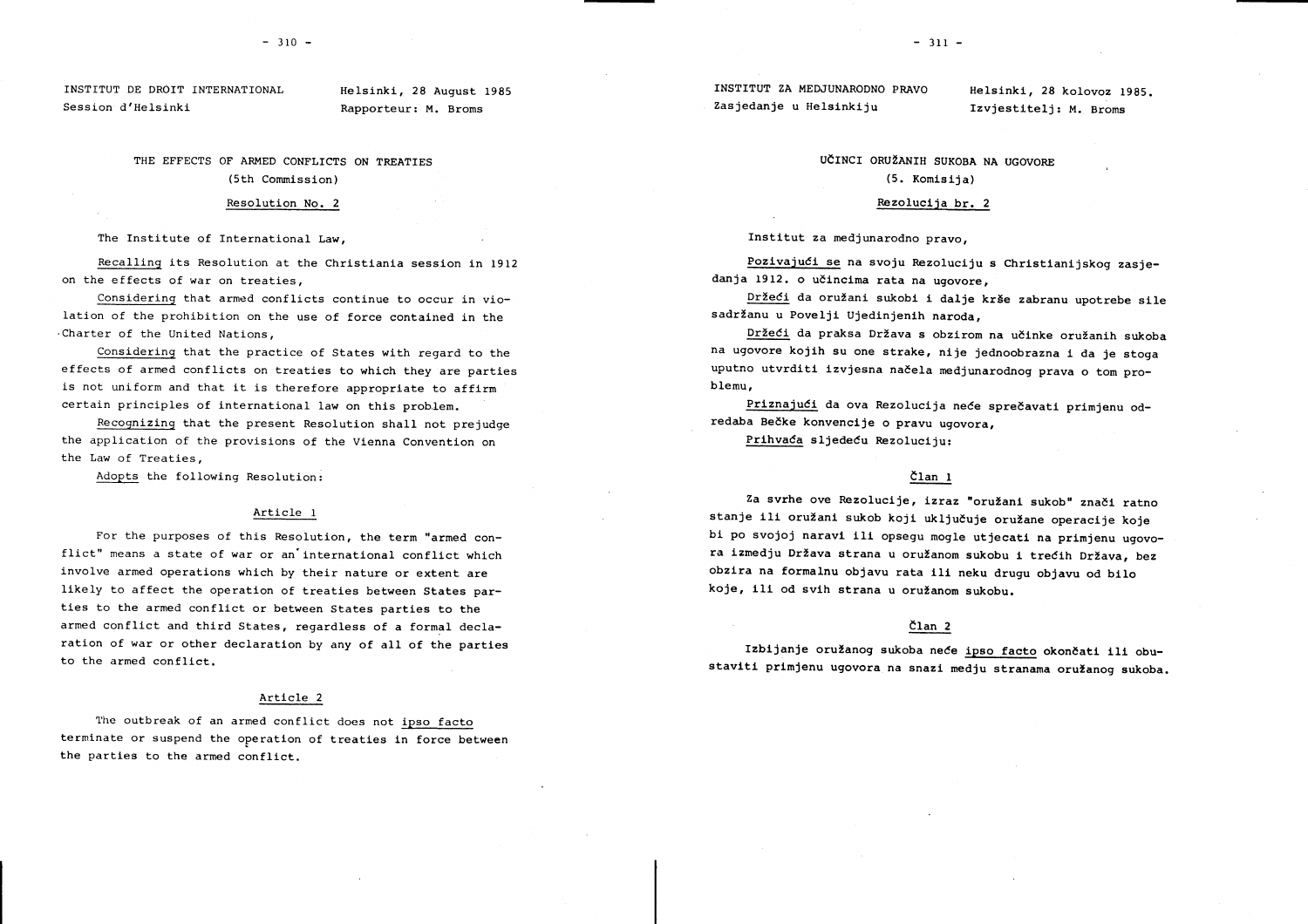# Article <sup>3</sup>

The outbreak of an armed conflict renders operative, in accordance with their own provisions, between the parties treaties which expressly provide that they are to be operative during an armed conflict or which by reason of their nautre or purpose are to be regarded as operative during an armed conflict.

#### Article <sup>4</sup>

The existence of an armed conflict does not entitle a party unilaterally to terminate or to suspend the operation of treaty provisions relating to the protection of the human person, unless the treaty otherwise provides.

#### Artiele <sup>5</sup>

The outbreak of an armed conflict does not lpso facto terminate or suspend the operation of bilateral treaties in force between a party to that conflict and third States.

The outbreak of an armed conflict between some of the parties to a multilateral treaty does not ipso facto terminate or suspend the operation of that treaty between eontracting States or between them and the States parties to the armed conflict.

#### Article <sup>6</sup>

A treaty establishing an international organization is not affected by the existence of an armed conflict between any of its parties.

#### Artlcle <sup>7</sup>

A State exercising its right of individual or collective self-defence in accordance with the Charter of the United Nations is entitled to suspend in whole or in part the operation of a treaty incompatible with the exercise of that right, subject to any consequences resulting from a later determination by the Security Council of that State as an aggressor.

# dlan <sup>3</sup>

Izbijanje oružanog sukoba čini primjenljivima, u skladu s niihovim vlastitim odredbama, ugovore koji izričito predvidjaju da će se primjenjivati za trajanja oružanog sukoba, ili koji iz razloga svoje naravi ili svrhe trebaju biti shvaćeni primjenljivima za trajanja oružanog sukoba.

# Clan <sup>4</sup>

Postojanje oružanog sukoba ne ovlašćuje neku njegovu stranu na jednostrani prestanak ili obustavljanje primjene ugovornih odredbi koje se odnose na zaštitu ljudskih osoba, osim ako ugovor ne predvidja drugačije.

## dlan <sup>5</sup>

Izbijanje oružanog sukoba ipso facto ne okončava ili ne obustavlja primjenu dvostranih ugovora na snazi izmedju neke stranke u tom sukobu i trećih Država.

Izbijanje oružanog sukoba izmedju samo nekih stranaka višestranog ugovora ipso facto ne okončava ili ne obustavlja primjenu tog ugovora izmedju drugih država ugovornica, ili izmedju njih i država strana u oružanom sukobu.

# dlan <sup>5</sup>

Na ugovor kojl ustanovljuje neku medjunarodnu organlzaclju ne utječe postojanje oružanog sukoba medju b<mark>ilo kojima</mark> od njegovih stranaka.

# $\text{član}$  7

Država, koja se koristi svojim pravom individualne ili kolektivne samoobrane u skladu s Poveljom Ujedinjenih naroda, ovlaštena je obustaviti u cijelosti ili djelomično primjenu ugovora koji je u neskladu s vršenjem tog prava, uz priuzdržaj bilo kakvih posljedica koje mogu proizaći iz kasnijeg odredjenja te Države napadačem od strane Vijeća sigurnosti.